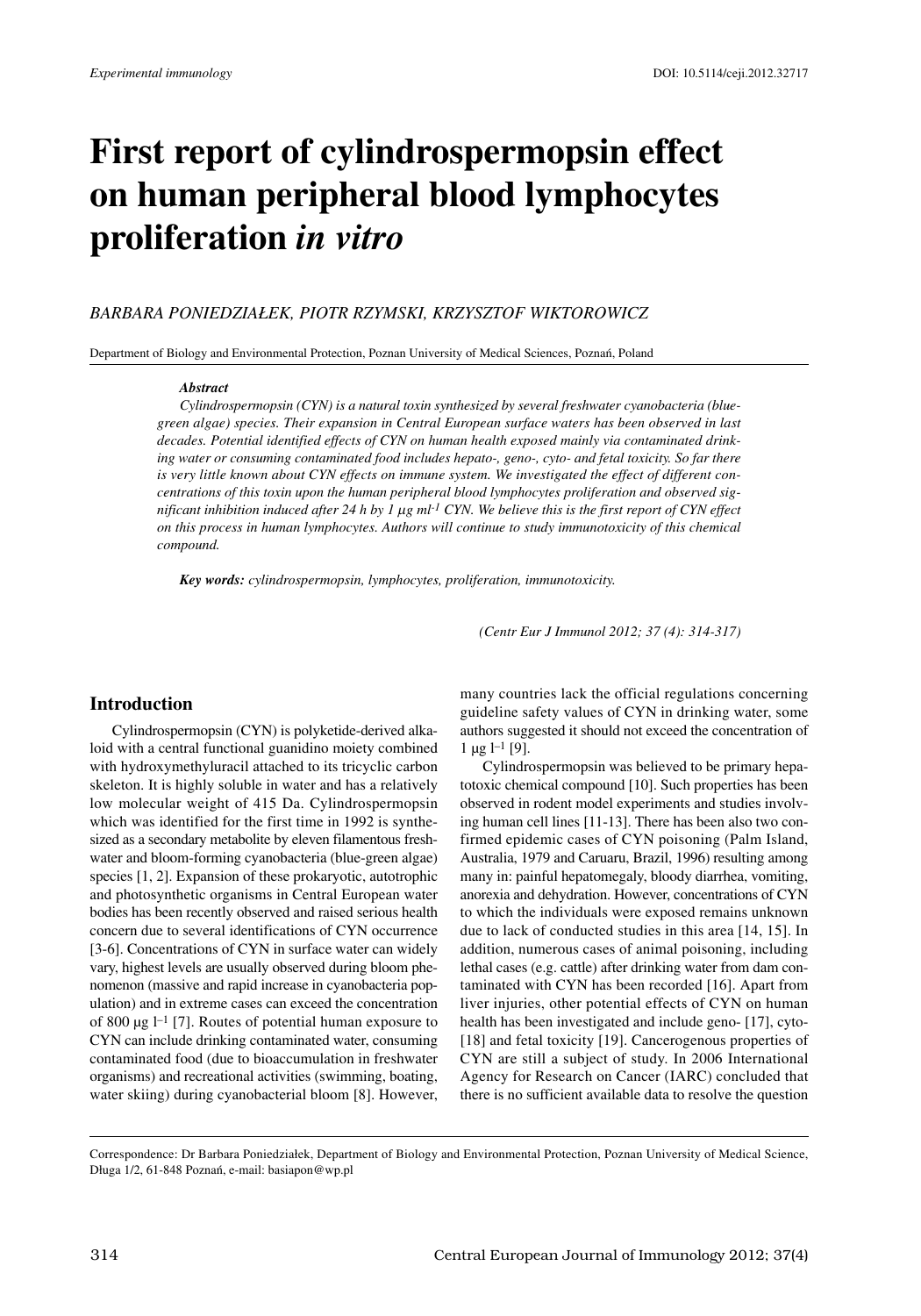whether CYN can be involved in carcinogenesis processes [20]. So far there is only one report of experimentally observed of CYN-initiated tumor in mice [21]. A followup review of medical records from the children poisoned from the Australian outbreak in 1979 found an increased rate of gastrointestinal cancers in the period of 1982-1999 compared to the unexposed population; however no significance was found probably due to the low number of individuals in the exposed population [22].

Effect of CYN on immune response is not well studied, potential immunotoxicity of this naturally occurring poison was so far indirectly suggested in a few publications. Therefore, we aimed to investigate an effect of CYN on proliferation rate of human blood lymphocytes *in vitro*. We believe this is the first report of CYN effect on this process.

#### **Material and methods**

Heparinized samples of blood (8 ml) were collected from healthy donors at Regional Center of Blood and Blood Treatment in Poznań, Poland. Lymphocytes were isolated under sterile conditions by centrifugation (30 minutes, 1750 rpm,  $g = 569,4$ ) on Gradisol-L (Aqua-Med, Poland) and washed twice in Eagle's medium (Biomed, Poland). The isolated lymphocyte suspension  $(1 \times 10^6 \text{ cells per ml}^{-1})$  in Eagle's medium was supplemented with 10% fetal bovine serum (Sigma Chemicals, USA) and antibiotic (gentamycine at concentration of 50  $\mu$ g ml<sup>-1</sup>, Sigma Chemicals, USA). Lymphocytes cultures were established in a 96-well microplate  $(200 \mu l)$  aliquots per well) and were incubated with CO<sub>2</sub> incubator under controlled conditions (5%  $CO<sub>2</sub>$ , temp. 37°C, humidity 95%). Each culture were done in triplicate.

To stimulate lymphocytes proliferation phytohaemagglutinin-L (PHA-L, Roche Diagnostics, Sweden) was used in a concentration of  $2.5 \mu$ g ml<sup>-1</sup>.

100 µg of purified (> 95%) CYN (Alexic Chemicals, USA) isolated from *Cylindrospermosis raciborskii* was first dissolved in 1 ml of 50% methanol and stored in  $-20^{\circ}$ C. After 48 h of lymphocytes incubation CYN was added to the culture in three different concentrations:  $0.01 \mu g$  ml<sup>-1</sup>, 0.1  $\mu$ g ml<sup>-1</sup> and 1  $\mu$ g ml<sup>-1</sup>. Final concentration of methanol in the investigated samples was 0.5%. To exclude potential effect of methanol on lymphocytes proliferation, two types of negative control (non-treated cells) for each experiment were included – with and without 0.5% methanol. Simultaneously with CYN [3H]-thymidine (Amersham, UK) was added in  $1 \mu$ Ci per well concentration. All samples were incubated for next 24 h. Ten repetitions of experiment for each CYN concentrations were conducted.

In order to measure lymphocytes proliferation, cultures were transferred by the harvester (SKATRON Instruments, Norway) on glass fiber filters (Perkin Elmer, USA), later placed in a scintillation cocktail (Perkin Elmer, USA). Measurement of thymidine incorporation was determined using

scintillation counter (Perkin Elmer, USA). Results were expressed in counts per minute (CPM).

Data were analyzed by Wilcoxon signed rank test. Statistical significance was accepted at  $p < 0.05$ .

## **Results**

Only the highest assayed concentration of CYN  $(1 \mu g)$ ml–1) had an adverse impact on human peripheral blood lymphocytes proliferation after 24 h of incubation. An effect was observed when compared with both control trials – with PHA-L and with PHA-L + alcohol. Statistically significant differences were noted  $(p < 0.01$  in both comparisons). Rate of thymidine incorporation decreased averagely by 27.4% (compared to PHA-L control) and 23.9% (compared to PHA-L + alcohol control). Decrease was observed in every investigated sample with maximum 43.9% inhibition (compared to PHA-L control). No significant inhibition of thymidyne incorporation was reported for 0.01  $\mu$ g ml<sup>-1</sup> and 0.1  $\mu$ g ml<sup>-1</sup> CYN concentrations (Fig. 1). However, slight decrease of thymidine incorporation ratio was noted when compared with PHA-L control samples  $(4.3\%$  for 0.01  $\mu$ g ml<sup>-1</sup> and 5.4% for 0.1  $\mu$ g ml<sup>-1</sup>, respectively). Comparison with PHA-L + alcohol control samples revealed lower differences (0.2% for 0.01  $\mu$ g ml<sup>-1</sup> and 0.9% for 0.1  $\mu$ g ml<sup>-1</sup>, respectively). There was no statistical difference between control trials (PHA-L vs. PHA-L + alcohol,  $p > 0.05$ ) although average thymidine incorporation was 4% lower in PHA-L + alcohol samples.



**Fig. 1.** Effect of different CYN concentrations on lymphocytes proliferation (CPM – counts per minute; C PHA – control with PHA; C PHA + ALK – control with PHA and methanol). Asterisks denotes a response that is significantly different from the both controls  $(p < 0.01)$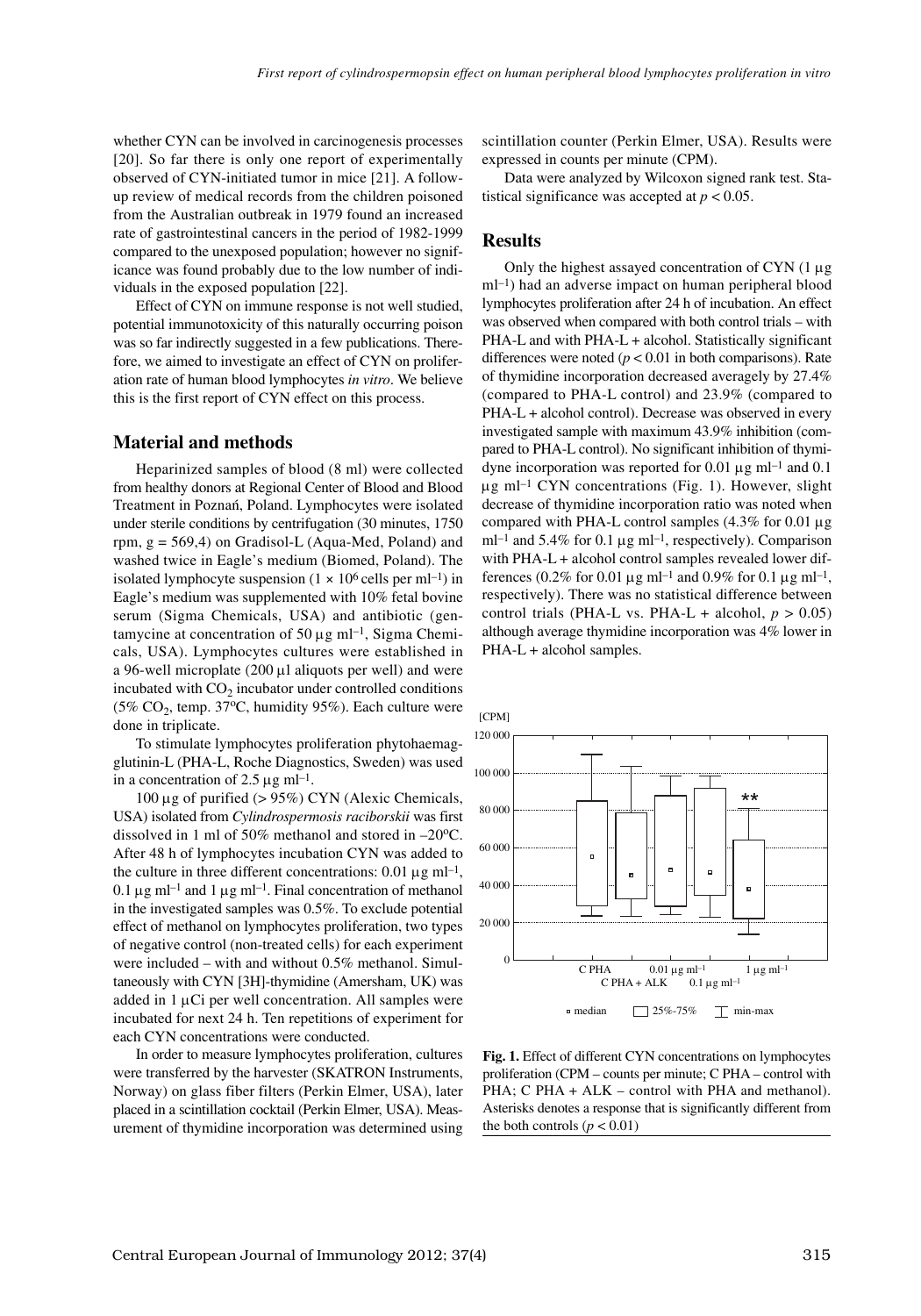## **Discussion**

We have shown that the highest investigated concentration of CYN  $(1 \mu g \text{ ml}^{-1})$  had an effect upon the proliferation of human peripheral blood lymphocytes and resulted in inhibition of thymidyne incorporation. Use of two control trials (PHA-L and PHA-L with 0.5% methanol) allowed to exclude potential effect of an alcohol on lymphocytes proliferation.

As already mentioned in introduction of this paper, environmental concentrations of CYN widely vary and can greatly exceed the studied levels especially during mass invasion of cyanobacterial species in surface waters [6, 7]. One of potential serious source of human exposure to CYN can include the consumption of contaminated food. Bioaccumulation of CYN in tissues of aquatic organisms including mussels, crayfishes, snails and fishes was observed and varied from 100-1000  $\mu$ g kg<sup>-1</sup> depending on investigated species and aqueous CYN level. Reported CYN bioaccumulation factor (BAF) defined as the ratio of the concentration of a chemical accumulated inside an organism (resulting from sorption or/and consumption of organisms lower in the food chain) to the concentration in the surrounding environment varied from 20 to 250. Biomagnification, where toxin concentrations are increased through successive trophic level interactions, may also be possible for CYN and can also put human health at risk [23]. However, no studies involved commercially used species have been conducted so far, this threat cannot be entirely ruled out. Therefore it should be highlighted that water quality and livestock shall be a subject of regular monitoring wherever the risk of CYN-producers development occurs.

So far immunotoxic effects of CYN has not been well studied. First report by Terao *et al.* (1994) described a massive necrosis of lymphocytes in the cortical layer of the thymus of male mice given a single intraperitoneal dose of 0.2 mg kg–1 purified CYN [24]. Atrophy in lymphoid tissue of the spleen (follicular lymphocyte loss due to lymphophagocytosis) and thymus (degeneration and necrosis of cortical lymphocytes) has also been observed in orally exposed  $(4.4-8.3 \text{ mg CYN kg}^{-1})$  mice [25]. In other rodent experimental model induction of lymphophagocytosis in the mouse spleen at dosing with the cell-free extract at 0.05 mg CYN kg–1 was shown [26]. Žegura *et al*. (2011) found that CYN can induce oxidative stress in human lymphocytes. This process can eventually lead to adverse immune response. Authors also concluded that human lymphocytes can be a target of CYN induced genotoxicity resulting in the formation of DNA single strand break, increased frequency of micronuclei and nuclear buds, changes in the mRNA expression of P53 and its downstream regulated DNA damage responsive genes MDM2, GADD45α and apoptosis genes, BCL-2 and BAX, as well as oxidative stress responsive genes (GPX1, SOD1, GSR, GCLC) [18].

Immunotoxicity of other secondary metabolite synthesized by cyanobacterial species and commonly detected in European surface water, microcystin (MR), received wider attention so far. Microcystin extracts induced human peripheral blood lymphocytes apoptosis and strong inhibition of proliferation [27]. DNA damage and inhibiting effect on the repair of radiation-induced damage was also reported [28]. Other authors reported mild changes in leukocytes functions when exposed to low doses of MR  $(10 \mu g l^{-1})$ , particularly in the ability to produce reactive oxygen species. Higher rates of apoptosis were also observed [29]. Kujbida *et al*. (2008) investigated MR effects on human neutrophils and found increased interleukin-8, cytokine-induced neutrophil chemoattractant-2ab (CINC-2ab) and extracellular reactive oxygen species levels [30]. However, MR (cyclic peptide) widely differs in chemical structure from CYN (alkaloid), above cited studies indicate that cyanotoxins can have potential to adversely affect human immune system.

We have shown that among previously studied potential health effects, CYN can adversely affect innate human immune response. We believe this is the first report to describe such CYN attribute. Obviously, data obtained from *in vitro* assays cannot be extrapolated directly to the *in vivo* situation, the *in vitro* peripheral blood lymphocytes system used in the present study indicated possible *in vivo* immune responses to CYN in human. In order to decide whether CYN can be classified as a immunotoxicant further and wider studies are necessary. Therefore, authors of this paper will continue investigations of CYN effects on different immune system functions.

#### **References**

- 1. Ohtani I, Moore RE, Runnegar MT (1992): Cylindrospermopsin: a potent hepatotoxin from the blue-green alga *Cylindrospermopsis raciborskii.* J Am Chem Soc 114: 7941-7942.
- 2. Pearson L, Mihali T, Moffitt M, et al. (2010): On the chemistry toxicology and genetics of the cyanobacterial toxins microcystin nodularin saxitoxin and cylindrospermopsin. Mar Drugs 8: 1650-1680.
- 3. Stuken A, Rucker J, Endrulat T, et al. (2006): Distribution of three alien cyanobacterial speices (Nostocales) in northeast Germany: *Cylindrospermopsis raciborskii, Anabaena bergii* and *Aphanizomenon aphanizomenoides.* Phycol 45: 696-703.
- 4. Kokociński M, Dziga D, Spoof L, et al. (2009): First report of the cyanobacterial toxin cylindrospermopsin in the shallow eutrophic lakes of western Poland. Chemosphere 74: 669-675.
- 5. Kokociński M, Soininen J (2012): Environmental factors related to the occurrence of *Cylindrospermopsis raciborskii* (Nostocales, Cyanophyta) at the north-eastern limit of its geographical range. Europ J Phycol 47: 12-21.
- 6. Poniedziałek B, Rzymski P, Kokociński M (2012): Cylindrospermopsin: Water-linked potential threat to human health in Europe. Env Tox Pharmacol 34: 651-660.
- 7. Shaw GR, Sukenik A, Livine A, et al. (1999): Blooms of the cylindrospermopsin containing cyanobacterium, *Aphanizomenon ovalisporum* (Forti), in newly constructed lakes, Queensland, Australia. Environ Toxicol 14: 167-177.
- 8. van Apeldoorn ME, van Egmond HP, Speijers GJ, Bakker GJ (2007): Toxins of cyanobacteria. Mol Nutr Food Res 51: 7-60.